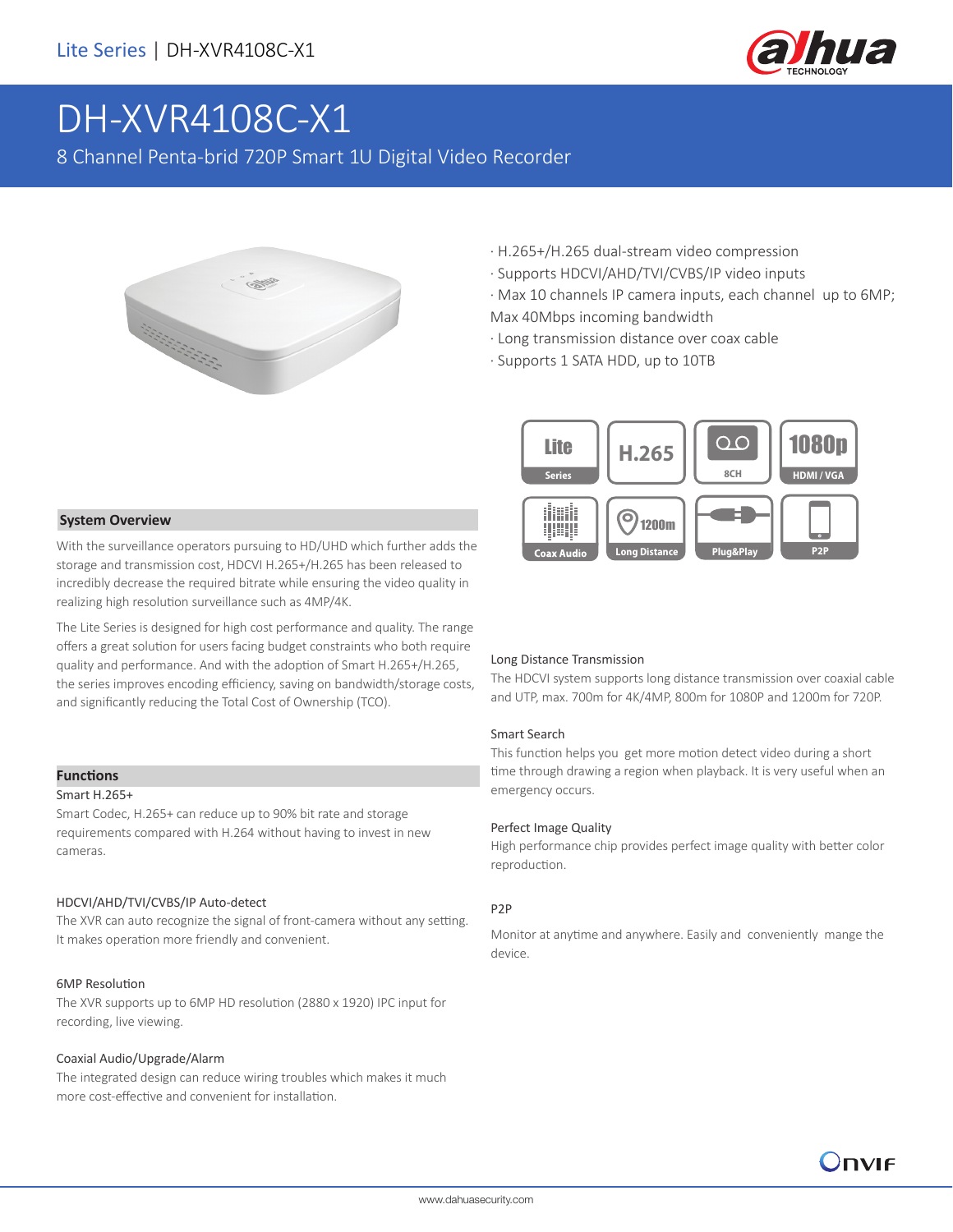## Lite Series | DH-XVR4108C-X1

| <b>Technical Specification</b> |                                                                                                                                                                                                          | Video Detection and Alarm          |                                                                                                                                                                             |
|--------------------------------|----------------------------------------------------------------------------------------------------------------------------------------------------------------------------------------------------------|------------------------------------|-----------------------------------------------------------------------------------------------------------------------------------------------------------------------------|
| System                         |                                                                                                                                                                                                          | <b>Trigger Events</b>              | Recording, PTZ, Tour, Video Push, Email, FTP, Snapshot,<br>Buzzer and Screen Tips                                                                                           |
| Main Processor                 | <b>Embedded Processor</b>                                                                                                                                                                                | Video Detection                    | Motion Detection, MD Zones: 396 (22 × 18), Video Loss,                                                                                                                      |
| <b>Operating System</b>        | Embedded LINUX                                                                                                                                                                                           |                                    | <b>Tampering and Diagnosis</b>                                                                                                                                              |
| Video and Audio                |                                                                                                                                                                                                          | Alarm input<br>Relay Output        | N/A<br>N/A                                                                                                                                                                  |
| Analog Camera Input            | 8 Channel, BNC                                                                                                                                                                                           | Playback and Backup                |                                                                                                                                                                             |
| <b>HDCVI Camera</b>            | 1080P@25/30fps, 720P@25/30fps                                                                                                                                                                            |                                    |                                                                                                                                                                             |
| AHD Camera                     | 1080P@25/30, 720P@25/30fps                                                                                                                                                                               | Playback                           | 1/4/9                                                                                                                                                                       |
| <b>TVI Camera</b>              | 1080P@25/30, 720P@25/30fps                                                                                                                                                                               | Search Mode                        | Time /Date, Alarm, MD and Exact Search (accurate to<br>second)                                                                                                              |
| CVBS Camera                    | PAL/NTSC                                                                                                                                                                                                 | Playback Function                  | Play, Pause, Stop, Rewind, Fast play, Slow Play, Next File,<br>Previous File, Next Camera, Previous Camera, Full Screen,<br>Repeat, Shuffle, Backup Selection, Digital Zoom |
| IP Camera Input                | 8+2, each channel up to 6MP                                                                                                                                                                              |                                    |                                                                                                                                                                             |
| Audio In/Out                   | $1/1$ , RCA                                                                                                                                                                                              | Backup Mode                        | USB Device/Network                                                                                                                                                          |
| Two-way Talk                   | Reuse audio in/out, RCA                                                                                                                                                                                  | Storage                            |                                                                                                                                                                             |
| Recording                      |                                                                                                                                                                                                          | Internal HDD                       | 1 SATA Port, up to 6TB capacity                                                                                                                                             |
| Video Compression              | H.265+/H.265/H.264+/H.264                                                                                                                                                                                | eSATA                              | N/A                                                                                                                                                                         |
| Resolution                     | 1080N, 720P, 960H, D1, CIF                                                                                                                                                                               | Auxiliary Interface                |                                                                                                                                                                             |
|                                | Main Stream:<br>the 1st channel 1080N/720P(1~25/30fps), others<br>1080N/720P(1~15fps);                                                                                                                   | <b>USB</b>                         | 2 USB 2.0                                                                                                                                                                   |
| Record Rate                    |                                                                                                                                                                                                          | <b>RS232</b>                       | N/A                                                                                                                                                                         |
|                                | 960H/D1/CIF (1~25/30fps)<br>Sub stream:CIF (1~7fps)                                                                                                                                                      | <b>RS485</b>                       | N/A                                                                                                                                                                         |
| Video Bit Rate                 | 32Kbps ~ 4096Kbps Per Channel                                                                                                                                                                            | Electrical                         |                                                                                                                                                                             |
| Record Mode                    | Manual, Schedule (General, Continuous), MD (Video detection:<br>Motion Detection, Video Loss, Tampering), Alarm, Stop                                                                                    | Power Supply                       | DC12V/1.5A                                                                                                                                                                  |
| Record Interval                | $1~$ ~60 min (default: 60 min), Pre-record: $1~$ ~30 sec, Post-<br>record: $10 \approx 300$ sec                                                                                                          | Power Consumption<br>(Without HDD) | <10W                                                                                                                                                                        |
| Audio Compression              | AAC(only for the 1st channel), G.711A, G.711U, PCM                                                                                                                                                       | Construction                       |                                                                                                                                                                             |
| Audio Sample Rate              | 8KHz, 16 bit Per Channel                                                                                                                                                                                 | Dimensions                         | Smart 1U, 205mm×211mm×45mm (8.1"×8.3"×1.8")                                                                                                                                 |
| Audio Bit Rate                 | 64Kbps Per Channel                                                                                                                                                                                       | Net Weight<br>(without HDD)        | 0.52kg(1.1lb)                                                                                                                                                               |
| Display                        |                                                                                                                                                                                                          | Gross Weight                       | 1.1kg(2.4lb)                                                                                                                                                                |
| Interface                      | 1 HDMI, 1 VGA                                                                                                                                                                                            | Installation                       | Desktop installation                                                                                                                                                        |
| Resolution                     | 1920×1080, 1280×1024, 1280×720                                                                                                                                                                           | Environmental                      |                                                                                                                                                                             |
| Multi-screen Display           | When IP extension mode not enabled: 1/4/8/9<br>When IP extension mode enabled: 1/4/8/9/16                                                                                                                | <b>Operating Conditions</b>        | $-10^{\circ}$ C ~ +45°C (+14°F ~ +113°F), up to 55°C/131°F with case<br>fan, 10~90% RH                                                                                      |
| OSD                            | Camera title, Time, Video loss, Camera lock, Motion detection,<br>Recording                                                                                                                              | <b>Storage Conditions</b>          | -20°C ~ +70°C (-4°F ~ +158°F), 0~90% RH                                                                                                                                     |
| Network                        |                                                                                                                                                                                                          | Third-party Support                |                                                                                                                                                                             |
| Interface                      | 1 RJ-45 Port (100M)                                                                                                                                                                                      |                                    | Dahua, Arecont Vision, AXIS, Bosch, Brickcom, Canon, CP                                                                                                                     |
| Network Function               | HTTP, HTTPS, TCP/IP, IPv4/IPv6, Wi-Fi, 3G/4G, SNMP, UPnP,<br>RTSP, UDP, SMTP, NTP, DHCP, DNS, IP Filter, PPPoE, DDNS, FTP,<br>Alarm Server, P2P, IP Search (Supports Dahua IP camera, DVR,<br>NVS, etc.) | Third-party Support                | Plus, Dynacolor, Honeywell, Panasonic, Pelco, Samsung,<br>Sanyo, Sony, Videotec, Vivotek, and more                                                                          |
|                                |                                                                                                                                                                                                          | Certifications                     |                                                                                                                                                                             |
| Max. User Access               | 128 users                                                                                                                                                                                                |                                    | FCC: Part 15 Subpart B                                                                                                                                                      |
| Smart Phone                    | iPhone, iPad, Android                                                                                                                                                                                    | Certifications                     | CE: CE-LVD: EN 60950-1/IEC 60950-1<br>CE-EMC: EN 61000-3-2, EN 61000-3-3, EN 55032, EN 50130,                                                                               |
| Interoperability               | ONVIF 16.12, CGI Conformant                                                                                                                                                                              |                                    | EN 55024                                                                                                                                                                    |